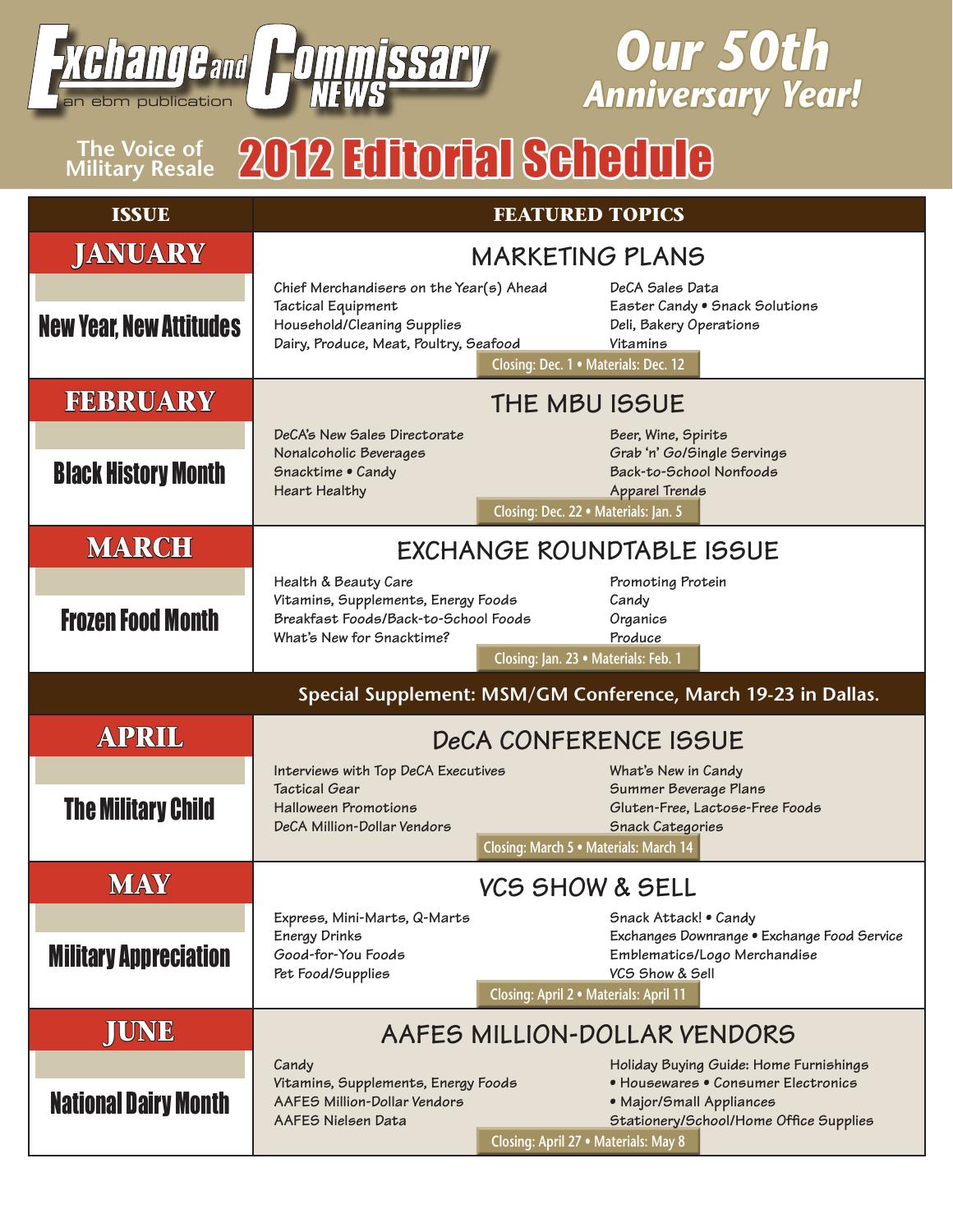

# The Voice of **2012 Editorial Schedule**

*Our 50th* 

*Anniversary Year!*

| <b>ISSUE</b>                                              | <b>FEATURED TOPICS</b>                                                                                                                                                                  |                                                                                                                                                                        |  |  |  |
|-----------------------------------------------------------|-----------------------------------------------------------------------------------------------------------------------------------------------------------------------------------------|------------------------------------------------------------------------------------------------------------------------------------------------------------------------|--|--|--|
| <b>JULY</b><br><b>National Grilling Month</b>             | Back-to-School Roundup<br>DeCA Yearbook: Who You Should Know & How<br>to Contact Them<br>DeCA Conference Report                                                                         | <b>DeCA YEARBOOK</b><br>Exchange Food Courts<br>Candy • Snacks<br>NEXCOM Million-Dollar Vendors<br>Organics • Produce                                                  |  |  |  |
|                                                           |                                                                                                                                                                                         | Closing: May 22 . Materials: June 1                                                                                                                                    |  |  |  |
| <b>AUGUST</b>                                             | <b>HEALTH &amp; BEAUTY CARE</b><br>Health & Beauty Care<br>Healthy Foods                                                                                                                |                                                                                                                                                                        |  |  |  |
| <b>Children's Eye Health</b><br><b>&amp; Safety Month</b> | Fragrances/Cosmetics<br>Tactical Equipment<br>Household/Cleaning Supplies                                                                                                               | Direct Store Delivery: Baked Goods, Snacks<br>Beverages (Soda, Water, Isotonics)<br>Candy Merchandising                                                                |  |  |  |
|                                                           | Closing: June 19 · Materials: June 28                                                                                                                                                   |                                                                                                                                                                        |  |  |  |
| <b>SEPTEMBER</b><br><b>Celebrate with Us!</b>             | Pet Food/Pet Care<br>Holiday Ordering, Holiday Foods<br>Frozen Foods<br><b>Vitamins</b>                                                                                                 | E and C NEWS 50th ANNIVERSARY ISSUE<br>Candy • Energy Drinks<br>Mini-Marts, Express Stores, Q-Marts<br>Stationery/School/Home Office Supplies<br>MCX 115th Anniversary |  |  |  |
|                                                           |                                                                                                                                                                                         | Closing: July 13 · Materials: July 24                                                                                                                                  |  |  |  |
| <b>OCTOBER</b>                                            | <b>ALA CONVENTION ISSUE</b>                                                                                                                                                             |                                                                                                                                                                        |  |  |  |
| <b>Hispanic Heritage</b>                                  | Military Resale Market Handbook: Interviews<br>with Key Leaders; Buyers' Names & Con-<br>tact Info; Store-by-Store Sales Reports,<br>Directory of Military Resale Suppliers and<br>more | Tactical Gear Update<br><b>Candy Trends</b><br><b>Breast Cancer Awareness</b><br>Military Resale Market<br>Closing: Aug. 6 · Materials: Aug. 15                        |  |  |  |
| <b>NOVEMBER</b><br><b>Military Family Month</b>           | Big Game Promotions:<br>Beverages and Appetizers<br>Direct Store Delivery: Soda, Snacks, Breads<br>Sports Nutrition • Produce                                                           | <b>BIG GAME ISSUE</b><br>Military Activewear/Sporting Goods<br>Home Furnishings & Housewares<br>Candy Category Leaders<br>Class Six/Package Stores                     |  |  |  |
|                                                           |                                                                                                                                                                                         | Closing: Oct. 8 · Materials: Oct. 17                                                                                                                                   |  |  |  |
| <b>DECEMBER</b>                                           | JUMP-STARTING THE NEW YEAR                                                                                                                                                              |                                                                                                                                                                        |  |  |  |
| <b>Safe Toys &amp; Gifts Month</b>                        | <b>Healthy Living</b><br>Focus on Distributors<br>Exchange Service Fiscal 2013 Plans<br><b>Snacks</b>                                                                                   | Candy<br>Consumer Electronics<br>DeCA 2012 Year-End Report<br>Household/Cleaning Products<br>Closing: Nov. 2 . Materials: Nov. 13                                      |  |  |  |
|                                                           |                                                                                                                                                                                         |                                                                                                                                                                        |  |  |  |

**EXECUTIVE BUSINESS MEDIA, INC. 825 Old Country Road, Westbury, NY 11590 Phone: (516) 334-3030 • Fax: (516) 334-3059 • helen@ebmpubs.com**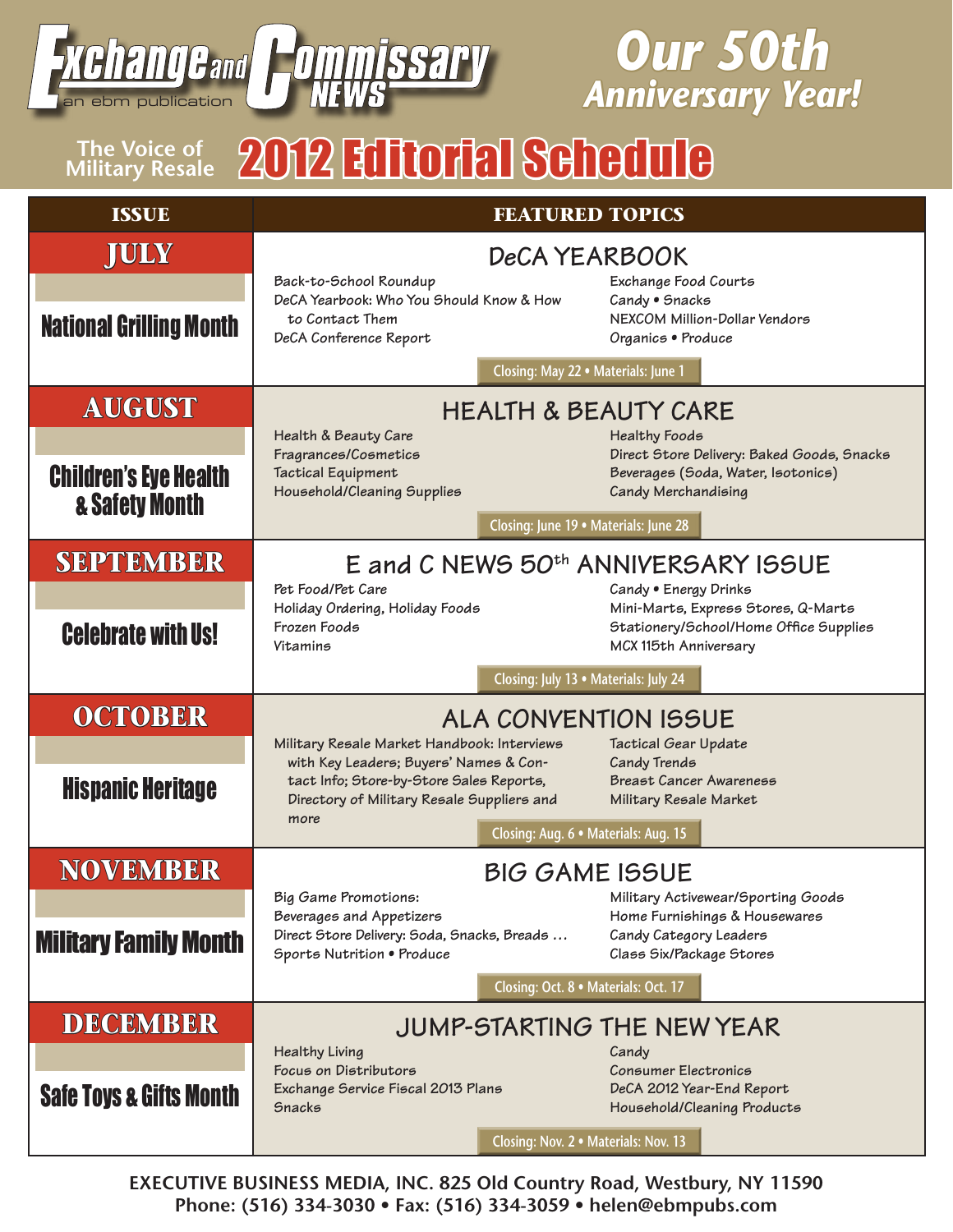

# 2012 Advertising Rates

**Rate Card 34**

### **DESCRIPTION**

Controlled circulation square tabloid size 10" x 12" newspaper. Issued monthly. Printed offset on glossy coated stock. Four-column format. Columns are 2-1/6" wide by 11" deep.

| <b>DISPLAY ADVERTISING RATES</b> |         |         |                   |                     |         |                |          |  |
|----------------------------------|---------|---------|-------------------|---------------------|---------|----------------|----------|--|
| <b>Black &amp; White</b>         |         |         | <b>Four-Color</b> |                     |         |                |          |  |
| Unit                             | 1 Time  | 6 Times | <b>12 Times</b>   | Unit                | 1 Time  | <b>6 Times</b> | 12 Times |  |
| Full tabloid page                | \$3,610 | \$3,275 | \$2,795           | Full tabloid page   | \$4,385 | \$4,050        | \$3,570  |  |
| Tabloid page spread              | 6,395   | 5,825   | 5,135             | Tabloid page spread | 7,645   | 7,075          | 6,385    |  |
| 4/5 tabloid page                 | 2,860   | 2,710   | 2,515             | 4/5 tabloid page    | 3,635   | 3,485          | 3,290    |  |
| 1/2 tabloid page                 | 2,335   | 2,215   | 2,070             | 1/2 tabloid page    | 3,110   | 2,990          | 2,845    |  |
| 1/2 page spread                  | 4,920   | 4,655   | 4,350             | 1/2 page spread     | 5,695   | 5,430          | 5,125    |  |
| 1/3 tabloid page                 | 1,650   | 1,590   | 1,475             | 1/3 tabloid page    | 2,425   | 2,365          | 2,250    |  |
| 1/4 tabloid page                 | 1,360   | 1,295   | 1,220             | 1/4 tabloid page    | 2,135   | 2,070          | 1,995    |  |
| 1/6 tabloid page                 | 1,045   | 985     | 900               | 1/6 tabloid page    | 1,820   | 1,760          | 1,675    |  |

Number of insertions used within 12 months from date of first insertion on contract period determines frequency rate. Minimum rate holder is 1/6 tabloid page.

#### **TWO-COLOR RATES.** *Add to black and white rates.*

Standard–per color, per page . . . . . . . . . . . . . . . . \$325 PMS or MATCHED–no more than one color per page . . . . . . . . . . . . . . . . . . . . . . . 495

#### **COMMISSIONS, DISCOUNTS**

15%commissions to recognized agencies on space and color, if paid within 30 days. No commissions on production charges.

#### **CONTRACTS, COPY REGULATIONS**

Agencies and clients assume all responsibility for advertising content. No ad cancellations allowable after first of month preceding month of publication.

#### **ISSUANCE AND CLOSING DATES**

Published 20th of month. Space reservations close first of month prior to publication. All material due 5th ofmonth prior to publication.

#### **INSERTS, GATEFOLDS**

Gatefolds availablewith two-month lead time. Inserts accepted for binding or tip-in. Contact publisher for rates, specs and shipping.

#### **SUBSCRIPTIONS**

U.S. and APO or FPO addresses, \$105 per year; two years, \$160; special issues \$65 each.

#### **MATERIAL SPECIFICATIONS**

For ad sizes, mechanical information and advertising requirements, contact production department: janet@productionebm.com